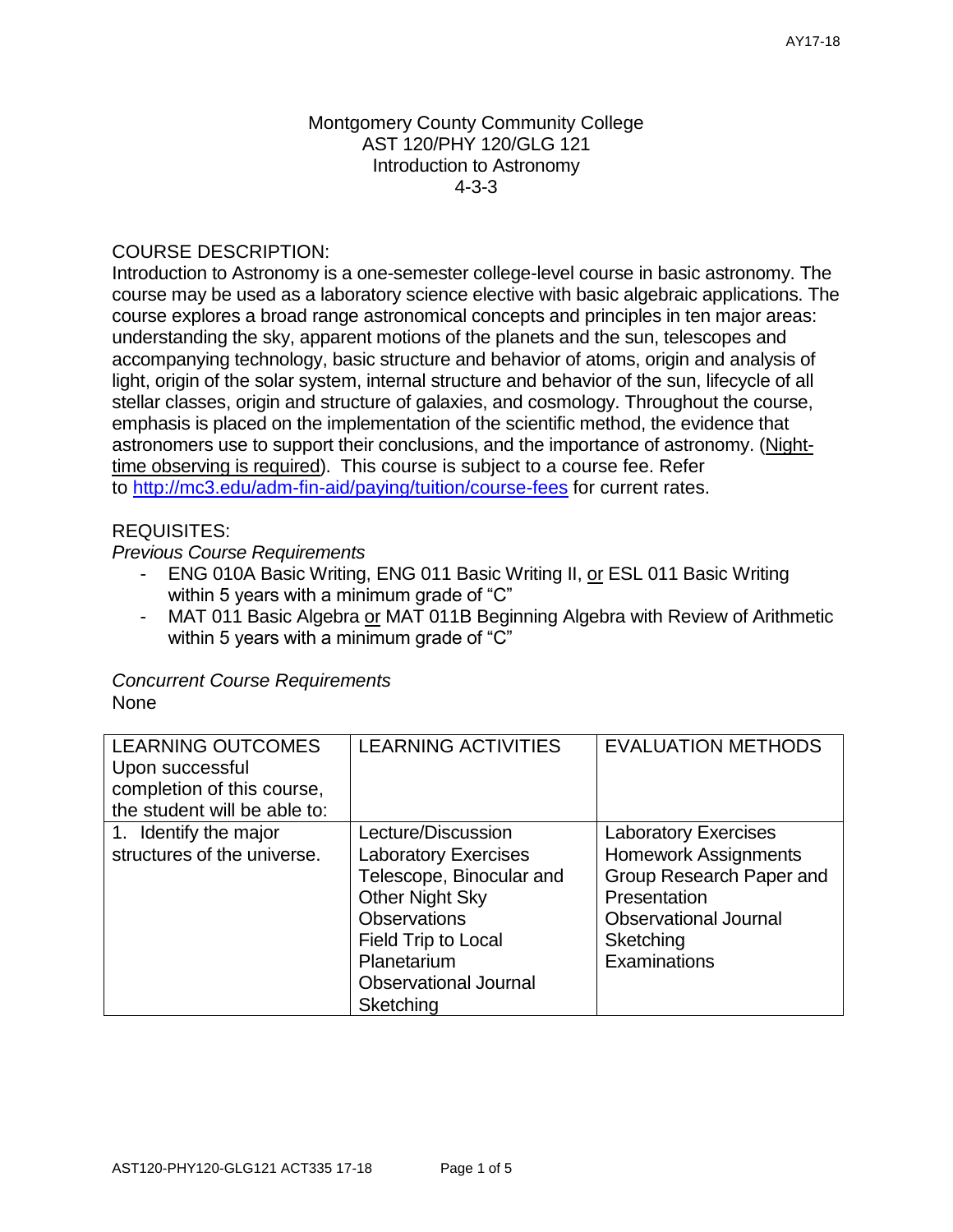| <b>LEARNING OUTCOMES</b>                                                                                                                                              | <b>LEARNING ACTIVITIES</b>                                                                                                                                                                                        | <b>EVALUATION METHODS</b>                                                                                               |  |
|-----------------------------------------------------------------------------------------------------------------------------------------------------------------------|-------------------------------------------------------------------------------------------------------------------------------------------------------------------------------------------------------------------|-------------------------------------------------------------------------------------------------------------------------|--|
| 2. Explain the role of<br>constellations and the<br>concepts and terminology<br>associated with the celestial<br>sphere.                                              | Lecture/Discussion<br><b>Laboratory Exercises</b><br>Telescope, Binocular and<br><b>Other Night Sky</b><br><b>Observations</b><br>Field Trip to Local<br>Planetarium<br><b>Observational Journal</b><br>Sketching | <b>Laboratory Exercises</b><br><b>Homework Assignments</b><br><b>Observational Journal</b><br>Sketching<br>Examinations |  |
| 3. Compare and contrast<br>pre-modern to modern<br>scientific models of the<br>universe.                                                                              | Lecture/Discussion<br><b>Laboratory Exercises</b><br>Telescope, Binocular and<br>Other Night Sky<br><b>Observations</b>                                                                                           | <b>Laboratory Exercises</b><br><b>Homework Assignments</b><br>Examinations                                              |  |
| 4. Analyze and compute<br>Kepler's laws of planetary<br>motion and Newton's Laws<br>of Motion.                                                                        | Lecture/Discussion<br><b>Laboratory Exercises</b>                                                                                                                                                                 | <b>Laboratory Exercises</b><br><b>Homework Assignments</b><br>Examinations                                              |  |
| 5. Describe the operation of<br>optical telescopes and the<br>factors that determine the<br>light-gathering, magnifying,<br>and resolving powers of the<br>telescope. | Lecture/Discussion<br><b>Laboratory Exercises</b><br>Telescope, Binocular and<br><b>Other Night Sky</b><br><b>Observations</b>                                                                                    | <b>Laboratory Exercises</b><br><b>Homework Assignments</b><br>Examinations                                              |  |
| 6. Explain the<br>characteristics and<br>properties of the<br>electromagnetic spectrum<br>and their effects on<br>astronomical equipment and<br>observations.         | Lecture/Discussion<br><b>Laboratory Exercises</b>                                                                                                                                                                 | <b>Laboratory Exercises</b><br><b>Homework Assignments</b><br>Examinations                                              |  |
| 7. Describe a simplified<br>model of a typical atom and<br>its fundamental behavior.                                                                                  | Lecture/Discussion<br><b>Laboratory Exercises</b>                                                                                                                                                                 | <b>Laboratory Exercises</b><br><b>Homework Assignments</b><br>Examinations                                              |  |
| 8. Evaluate the interaction<br>of light and matter to<br>determine stellar chemical<br>composition and motion as<br>revealed by the Doppler<br>Effect.                | Lecture/Discussion<br><b>Laboratory Exercises</b>                                                                                                                                                                 | <b>Laboratory Exercises</b><br><b>Homework Assignments</b><br>Examinations                                              |  |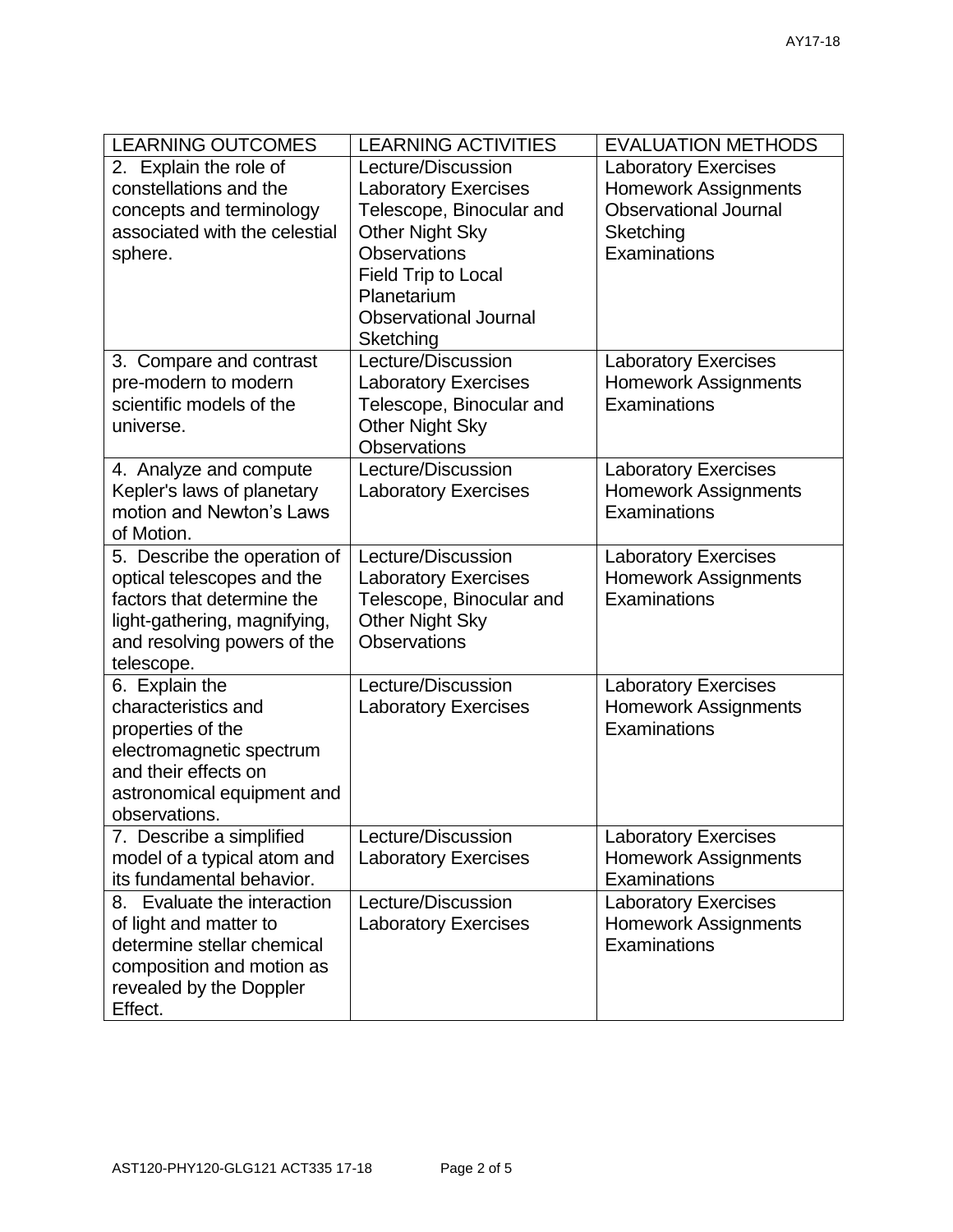| <b>LEARNING OUTCOMES</b>                                                                                                                                                                                        | <b>LEARNING ACTIVITIES</b>                                                                                                     | <b>EVALUATION METHODS</b>                                                                                              |  |
|-----------------------------------------------------------------------------------------------------------------------------------------------------------------------------------------------------------------|--------------------------------------------------------------------------------------------------------------------------------|------------------------------------------------------------------------------------------------------------------------|--|
| 9. Compare and contrast<br>the major types of planets in<br>order to develop a theory<br>governing the creation and<br>formation of the solar<br>system.                                                        | Lecture/Discussion<br><b>Laboratory Exercises</b><br>Telescope, Binocular and<br><b>Other Night Sky</b><br><b>Observations</b> | <b>Laboratory Exercises</b><br><b>Homework Assignments</b><br>Examinations                                             |  |
| 10. Describe the internal<br>structure and behavior of<br>the sun as determined by<br>the solar magnetic cycle<br>and nuclear fusion.                                                                           | Lecture/Discussion<br><b>Laboratory Exercises</b><br>Movie/Discussion                                                          | <b>Laboratory Exercises</b><br><b>Homework Assignments</b><br>Examinations                                             |  |
| 11. Analyze and interpret<br>the Hertzsprung-Russell (H-<br>R) diagram to determine<br>stellar properties such as<br>radius, mass, luminosity,<br>and stage of evolution.                                       | Lecture/Discussion<br><b>Laboratory Exercises</b>                                                                              | <b>Laboratory Exercises</b><br><b>Homework Assignments</b><br>Examinations                                             |  |
| 12. Define terms such as<br>parallax, parsec, supernova,<br>and white dwarf.                                                                                                                                    | Lecture/Discussion<br><b>Laboratory Exercises</b>                                                                              | <b>Laboratory Exercises</b><br><b>Homework Assignments</b><br>Examinations                                             |  |
| 13. Outline and explain the<br>theorized process by which<br>stars evolve, from molecular<br>cloud to main sequence to<br>death based upon their<br>mass.                                                       | Lecture/Discussion<br><b>Laboratory Exercises</b><br>Movie/Discussion                                                          | <b>Laboratory Exercises</b><br><b>Homework Assignments</b><br>Examinations                                             |  |
| 14. Identify the major<br>morphological classes of<br>galaxies, demonstrate how<br>the distance, diameter,<br>luminosity, and mass of a<br>galaxy are measured, and<br>explain their creation and<br>evolution. | Lecture/Discussion<br><b>Laboratory Exercises</b><br>Telescope, Binocular and<br><b>Other Night Sky</b><br>Observations        | <b>Laboratory Exercises</b><br><b>Homework Assignments</b><br>Examinations                                             |  |
| 15. Evaluate and explain<br>current theories regarding<br>the evolution of the universe<br>by understanding current<br>observing methods and<br>analyzing recent and<br>recurrent data.                         | Lecture/Discussion<br><b>Laboratory Exercises</b><br>Movie/Discussion<br>Group Research Paper and<br>Presentation              | <b>Laboratory Exercises</b><br><b>Homework Assignments</b><br>Group Research Paper and<br>Presentation<br>Examinations |  |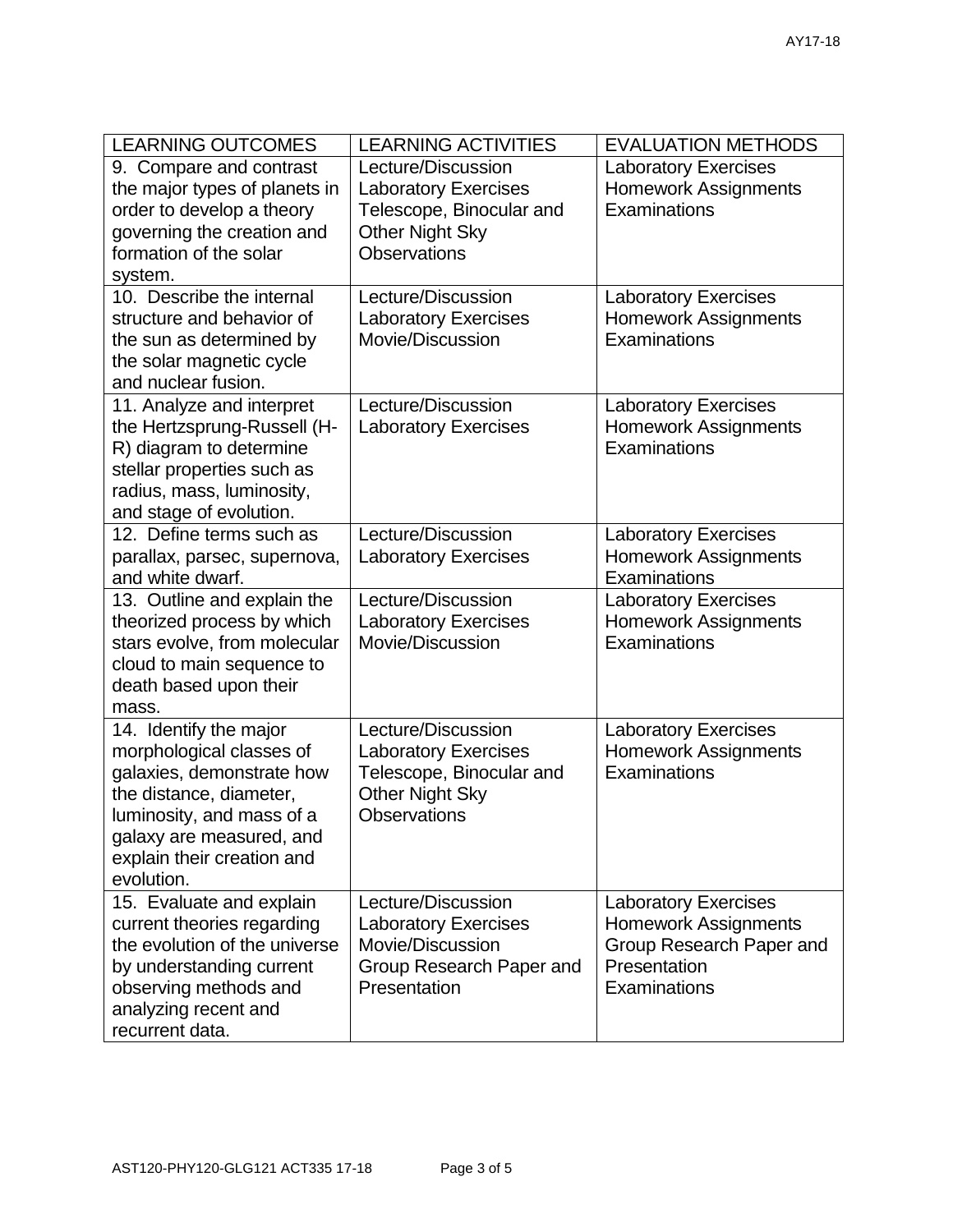| <b>LEARNING OUTCOMES</b>     | <b>LEARNING ACTIVITIES</b>  | <b>EVALUATION METHODS</b>   |  |  |
|------------------------------|-----------------------------|-----------------------------|--|--|
| 16. Compare and contrast     | Lecture/Discussion          | <b>Laboratory Exercises</b> |  |  |
| current theories regarding   | <b>Laboratory Exercises</b> | <b>Homework Assignments</b> |  |  |
| dark matter, dark energy,    | Movie/Discussion            | Group Research Paper and    |  |  |
| multiple universes and other | Group Research Paper and    | Presentation                |  |  |
| topics to evaluate their     | Presentation                |                             |  |  |
| validity.                    |                             |                             |  |  |
| 17. Manipulate algebraic     | Lecture/Discussion          | <b>Laboratory Exercises</b> |  |  |
| expressions, including the   | <b>Laboratory Exercises</b> | <b>Homework Assignments</b> |  |  |
| square root and logarithm    | Movie/Discussion            | Examinations                |  |  |
| functions, to solve for and  |                             |                             |  |  |
| calculate the values of      |                             |                             |  |  |
| specific variables and       |                             |                             |  |  |
| express these answers in     |                             |                             |  |  |
| scientific notation with     |                             |                             |  |  |
| appropriate units.           |                             |                             |  |  |

At the conclusion of each semester/session, assessment of the learning outcomes will be completed by course faculty using the listed evaluation method(s). Aggregated results will be submitted to the Associate Vice President of Academic Affairs. The benchmark for each learning outcome is that *70% of students will meet or exceed outcome criteria.*

# SEQUENCE OF TOPICS:

- A. Introduction
- B. Understanding the Night Sky
- C. Origins of Modern Astronomy
- D. Astronomical Tools and Technology
- E. Origin and Properties of Light
- F. Structure and Basic Behavior of Atoms
- F. Structure and Behavior of the Sun
- G. Origin and Properties of the Solar System
- H. Properties of Stars
- I. Evolution of Stars
- J. Neutron Stars, Black Holes and Our Galaxy
- K. Origin and Properties of Galaxies
- L. Cosmology

### LEARNING MATERIALS:

### Course Textbook:

Seeds, Michael A. (2010). *Horizons, Exploring the Universe* (12<sup>th</sup> edition). Belmont, CA: Wadsworth Publishing Company.

### Laboratory Exercises Textbook:

Ferguson, Dale C. (2001). *Introductory Astronomy Exercises* (2nd edition). Belmont, CA: Wadsworth Publishing Company.